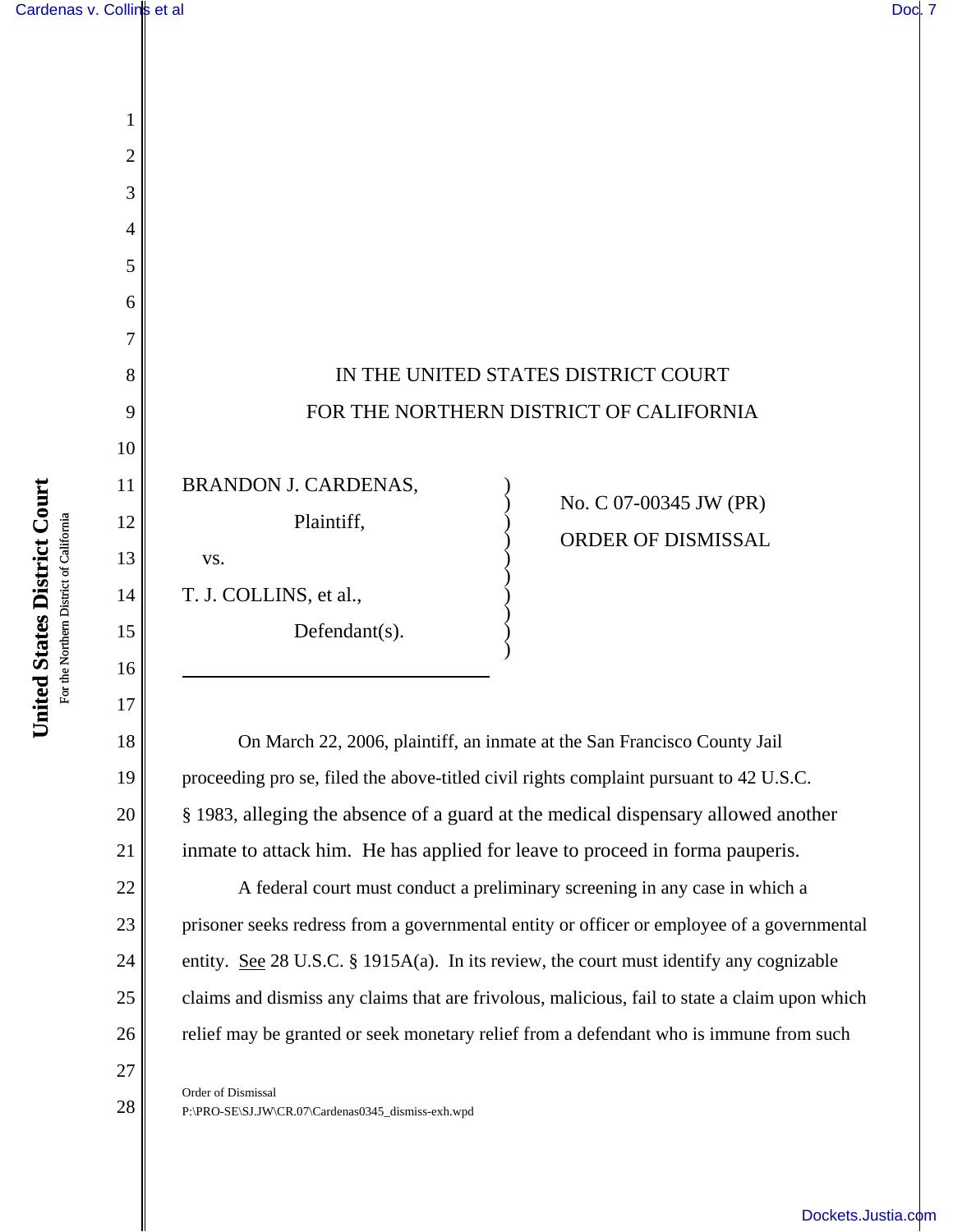1

2

3

4

5

6

7

8

9

10

11

12

13

14

15

16

17

18

19

20

21

22

23

24

25

26

relief. See id. at § 1915A(b)(1),(2). Pro se pleadings, however, must be liberally construed. See Balistreri v. Pacifica Police Dep't, 901 F.2d 696, 699 (9th Cir. 1988).

The Prison Litigation Reform Act of 1995 amended 42 U.S.C. § 1997e to provide that "[n]o action shall be brought with respect to prison conditions under [42 U.S.C. § 1983], or any other Federal law, by a prisoner confined in any jail, prison, or other correctional facility until such administrative remedies as are available are exhausted." 42 U.S.C. § 1997e(a). The exhaustion requirement under § 1997e(a) is mandatory and not merely directory. Porter v. Nussle, 122 S. Ct. 983, 988 (2002). All available remedies must be exhausted; those remedies "need not meet federal standards, nor must they be 'plain, speedy, and effective.'" Id. (citation omitted). Even when the prisoner seeks relief not available in grievance proceedings, notably money damages, exhaustion is a prerequisite to suit. Id.; Booth v. Churner, 532 U.S. 731, 741 (2001). Exhaustion is a prerequisite to all prisoner lawsuits concerning prison life, whether such actions involve general conditions or particular episodes, and whether they allege excessive force or some other wrong. Porter, 122 S. Ct. at 992.

Because exhaustion under  $\S$  1997e(a) is an affirmative defense, a complaint may be dismissed for failure to exhaust only if failure to exhaust is obvious from the face of the complaint and/or any attached exhibits. See Wyatt v. Terhune, 315 F.3d 1108, 1119-20 (9th Cir.), cert. denied, 124 S. Ct 50 (2003). Nevertheless, the Court may dismiss a complaint for failure to exhaust where the prisoner "conce[des] to nonexhaustion" and "no exception to exhaustion applies." Id. at 1120. Here, plaintiff concedes in his complaint that he has not exhausted his administrative appeals, stating "no appeals were filed." See Complaint at 2. As explained by plaintiff, "no appeals were necessary" because "injury was already incurred from this incident." See id. There is no authority, however, for the proposition that exhaustion is excused where the plaintiff has incurred an injury. Indeed, as the very purpose of administrative grievances is to redress injury, the

27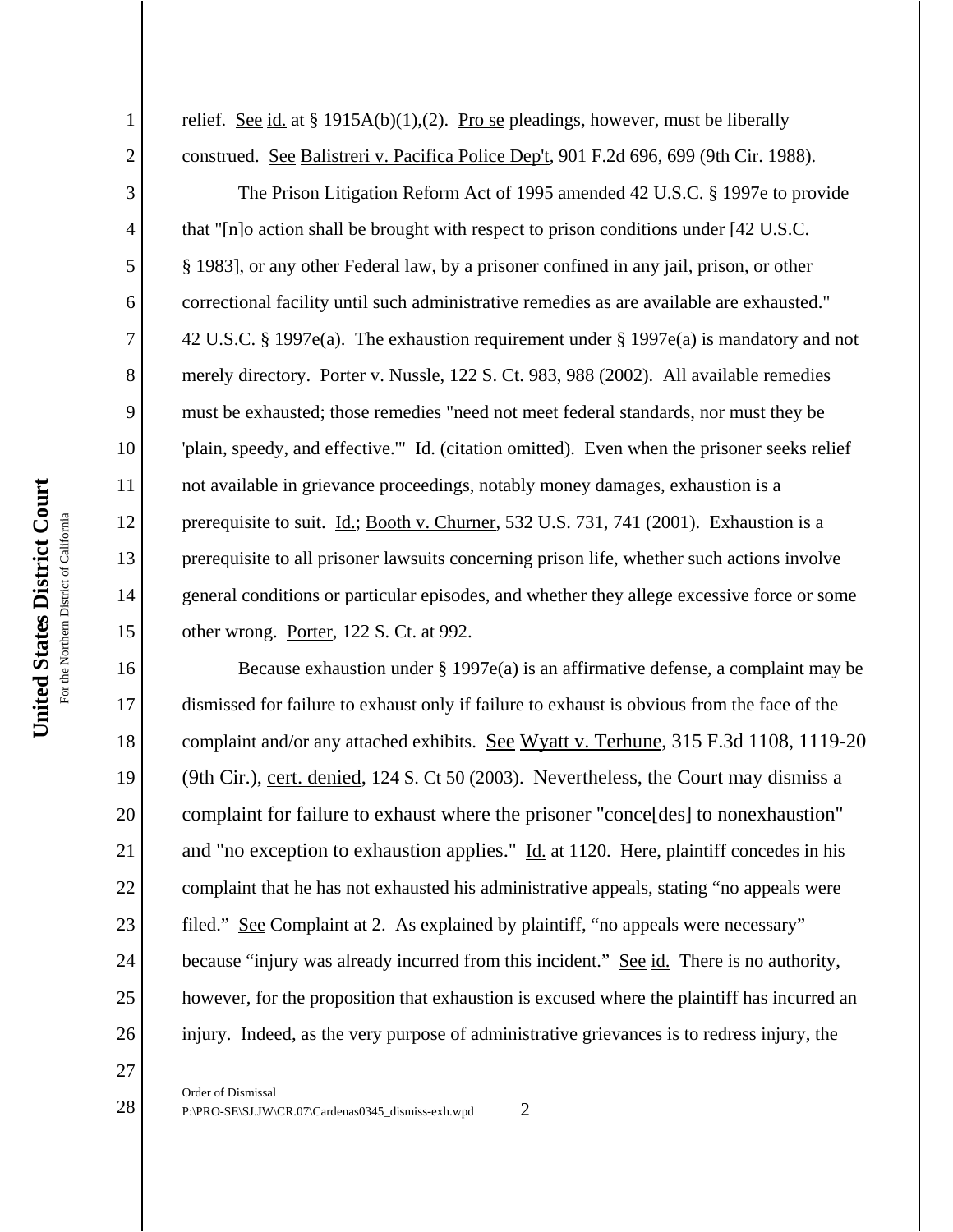1

2

3

4

5

6

7

8

9

10

11

12

13

14

15

16

17

18

19

20

21

22

23

24

25

26

27

28

Court will not read such an exception into the exhaustion requirement. See Booth, 532 U.S. at 741 n.6 (stating courts should not read exceptions into § 1997e(a)). Under § 1997e(a), plaintiff was required to present his claims to each level of administrative review before raising those claims in a § 1983 complaint in federal court. Because it is clear from the complaint that plaintiff has not done so, and there is no applicable exception to the exhaustion requirement, the instant complaint is subject to dismissal.

Accordingly, the above-titled action is hereby DISMISSED, without prejudice to plaintiff's refiling his claim after all available administrative remedies have been exhausted.

 In light of the dismissal, leave to proceed in forma pauperis is DENIED and no fee is due.

This order terminates Docket No. 2.

The Clerk shall close the file.

IT IS SO ORDERED.

DATED: May 9, 2007

realphal

JAMES WARE United States District Judge

Order of Dismissal P:\PRO-SE\SJ.JW\CR.07\Cardenas0345\_dismiss-exh.wpd 3